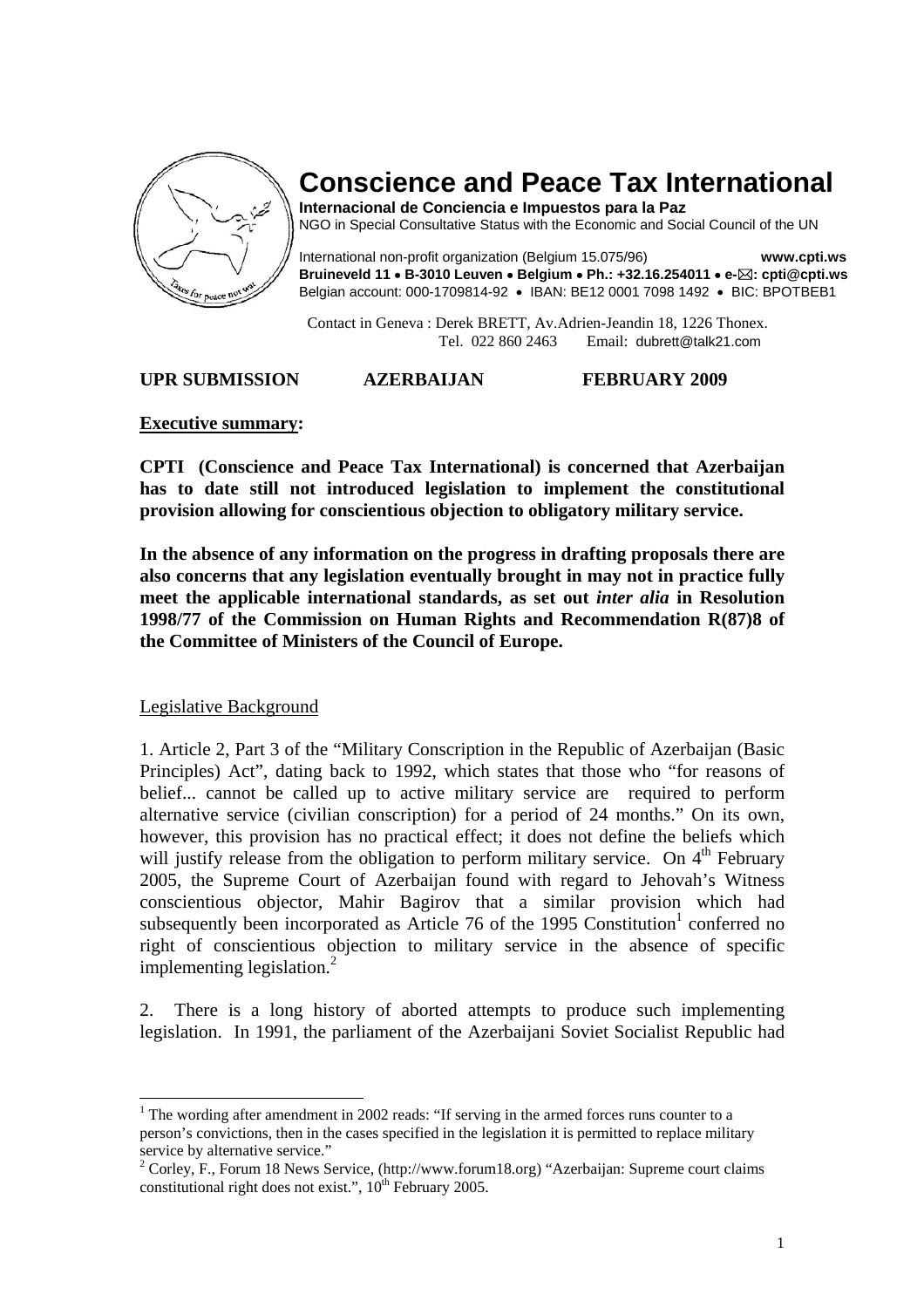reportedly passed a law on alternative service.<sup>3</sup> This was never officially published, let alone implemented, and seems to have been allowed to lapse with the dissolution of the Soviet Union and the creation of an independent state of Azerbaijan. In 1998, a new draft law was brought forward but was rejected by the Parliament.<sup>4</sup>

3. Upon accession to membership of the Council of Europe in 2000, Azerbaijan undertook to produce legislation on conscientious objection by January 2003, but failed to do so. There were reports early in 2004 that a draft law on alternative service (which is of course not necessarily the same thing) was about to be submitted to Parliament, but this did not materialise.<sup>5</sup> In 2006, a source in the Council of Europe reported that they were expecting to receive the text of the draft law for examination in the near future.<sup>6</sup> In May 2008 the head of the Parliamentary Administration was reported by a news agency as stating that a draft had been approved by "international organisations", but civil society sources complained that the text was still being treated as top secret, and there had been no public consultation about the drafting.<sup>7</sup>

# Treatment of conscientious objectors

4. In the absence of specific legislation, conscientious objectors are regularly declaring themselves when required to register for military service, citing the constitutional provisions. Azerbaijan is one of many states where the numbers liable to obligatory military service greatly exceeds the actual capacity of the armed forces, and in practice most objectors are not called up. According to the CIA World Factbook , over 90,000 men each year reach the age of liability for seventeen (some other sources say eighteen) months' military service.<sup>8</sup> However the entire active strength of the Azerbajani armed forces is estimated at  $66,740$ .<sup>9</sup> An Azerbaijani government source in 2002 quoted a figure of no fewer than 2,000 "youths evading the army on religious grounds", by which he referred to members of the Jehovah's Witnesses, Hare Krishna, and some Protestant churches. It was suggested that such persons should be liable to criminal prosecution.<sup>10</sup>

5. The general experience of such conscientious objectors has continued to be that after a degree of harrassment by the military recruitment authorities they have not been forced into military service.<sup>11</sup> However there have now been some prosecutions under Article 321.1 of the Criminal Code, which sets a penalty of up to two years' imprisonment for evading military service.

 $\overline{a}$ 

 $3$  Horeman, B. & Stolwijk, M., Refusing to Bear Arms, War Resisters International, London, 1998. (http//:wri-irg.org/co/rtba/azerbaijan.htm). 4

<sup>&</sup>lt;sup>4</sup> Stolwijk, , M., The Right to Conscientious Objection in Europe: A Review of the Current Situation, Quaker Council on European Affairs, Brussels, 2005, p9.

<sup>5</sup> Ibid

<sup>&</sup>lt;sup>6</sup> Corley, F., Forum 18 News Service (http://www.forum18.org), "Azerbaijan - Criminal trial resumes for Jehovah's Witness",  $7<sup>th</sup>$ . July 2006.

<sup>&</sup>lt;sup>7</sup> Corley, F., Forum 18 News Service (http://www.forum18.org), "Azerbaijan - conscientious objector freed",  $14<sup>th</sup>$  May, 2008.

<sup>&</sup>lt;sup>8</sup> (https://www.cia.gov/library/publications/the-world-factbook/geos/aj.html, updated 7<sup>th</sup> August 2008); <sup>9</sup> The Military Balance 2007 (International Institute for Strategic Studies, London), p116.<br><sup>10</sup> Stolwijk, op. ci <sup>9</sup> The Military Balance 2007 (International Institute for Strategic Studies, London), p116.

 $11$  Corley,  $14<sup>th</sup>$  May 2008, op. cit.